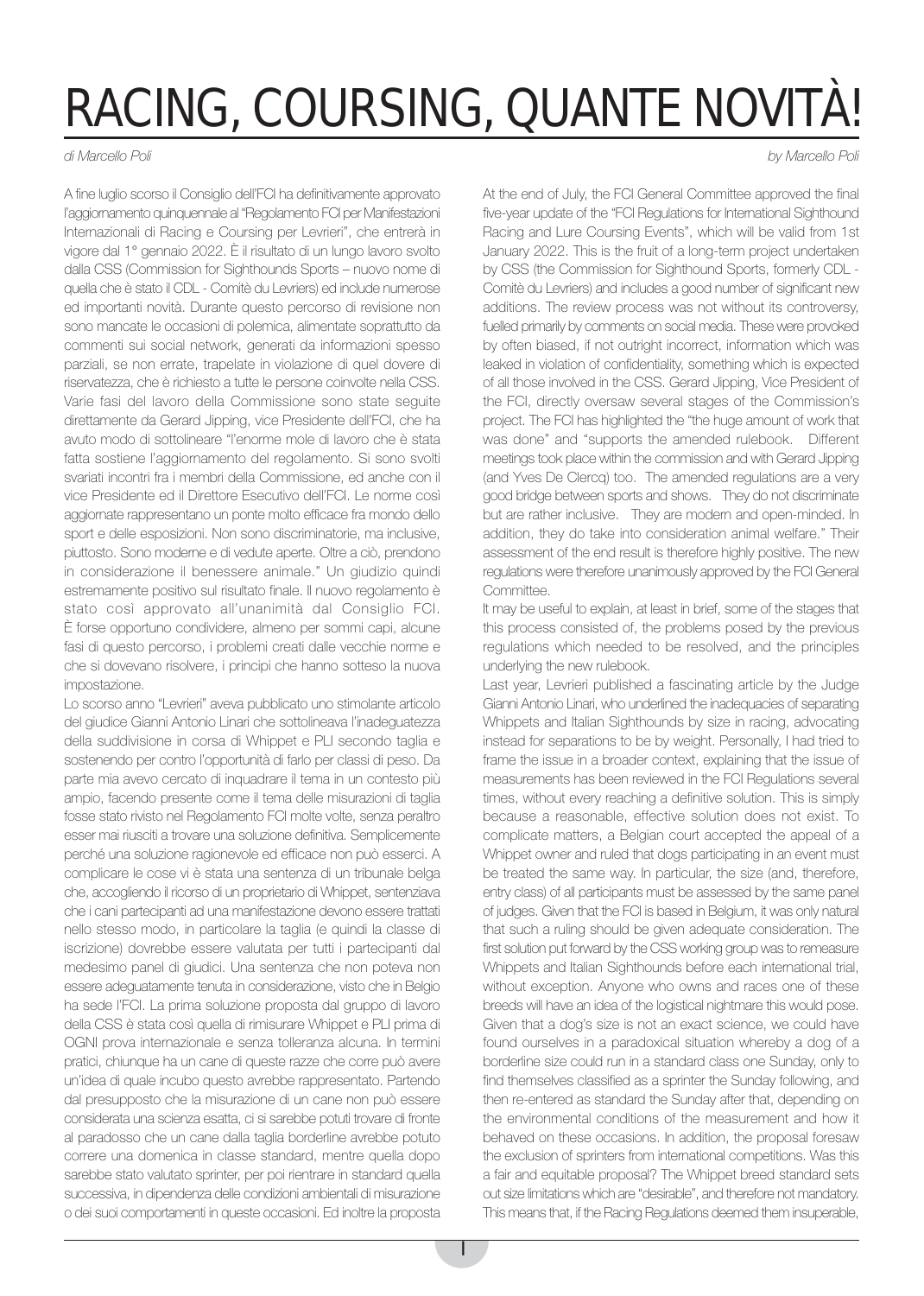prevedeva l'esclusione degli sprinter dalle competizioni internazionali. Era una proposta equa e corretta? Lo standard della razza Whippet indica dei limiti di taglia che sono definiti "desiderabili", non quindi essenziali. Il che significa che, se fossero risultati invalicabili dal Regolamento corse, cani perfettamente in standard (ad esempio di 1 o 2 cm sopra il valore desiderabile) non avrebbero potuto correre, né conseguire titoli. La contraddizione di un limite nel Regolamento corse da sempre fissato per le femmine in 1 cm superiore a quello dello standard di razza indica un disallineamento inaccettabile. Inaccettabile perché bisogna sempre aver a mente che coursing e racing sono verifiche zootecniche, cioè prove finalizzate all'allevamento. Lo spirito di competizione, che anima i proprietari e/o allevatori e che spinge, talvolta, ad andare ben oltre le regole (accoppiamenti fra razze diverse, doping, ecc.), dovrebbe, nella migliore delle ipotesi, risultare motivazione secondaria alla partecipazione alle attività sportive. Dovrebbero conseguire titoli quei cani che si distinguono per la qualità che possono trasferire alla progenie, nei canoni indicati dallo standard di razza. Pubblico qui le foto di due soggetti di razza Whippet. Uno dei due avrebbe potuto correre e conseguire i titoli, l'altro (un multi ch. e campione italiano assoluto) non avrebbe più potuto farlo, almeno a livello internazionale. Credo che non sia necessario essere un esperto giudice per poter indicare quale dei due soggetti rappresenti in modo migliore lo standard di razza e dovrebbe essere promosso per la riproduzione!

Il principio di trattare tutti nello stesso modo non si applica solamente nell'ambito di due razze, quelle sottoposte a misurazione. Equanimità avrebbe potuto significare misurare anche tutte le altre razze che hanno un limite di taglia prescrittivo, per esempio. Oppure dividere per classi anche quelle razze dove le dimensioni dei soggetti possono condizionare i risultati nelle prove di lavoro. Ammesso e non concesso che per Whippet e PLI la taglia più grande dei soggetti (degli sprinter) consenta loro di esprimere prestazioni superiori a quelli classificati come standard e che il farli correre assieme darebbe un indebito vantaggio competitivo ai primi, cosa dire delle razze di taglia grande, dove al contrario soggetti piccoli sono di certo più agili e potenzialmente più veloci? Avete mai assistito ad un coursing o ad un racing al quale partecipino ad esempio Borzoi o Irish Wolfhound di taglia notevolmente diversa?

## **Cane in taglia, ma…si può dire sia un Whippet? Dog in size, but…is it a Whippet?**



dogs which are perfectly standard (for example, 1 or 2 cm above the desirable size) would neither be able to race nor achieve titles. In the Racing Regulations, the limit for bitches has always been 1 cm higher than that of the breed standard. Such an inconsistency is an unacceptable discrepancy. Unacceptable, because we must always remember that coursing and racing constitute zootechnical tests, meaning they are trials whose ultimate aim is breeding. The competitive spirit which drives the owners and/or breeders and which sometimes pushes them to break the rules (such as mating between different breeds, doping and so on) should, at best, constitute a secondary motivation for participating in sports events. The award-winning dogs should be those who are distinguished by the quality they can pass onto their offspring, within the criterion set out by the breed standard. I have included photographs of two Whippets. One of them could have raced and achieved titles; the other one (a multi- and Italian beauty & performance champion) would no longer have been able to, at least not at an international level, just because 1 or 2 cm above the desirable size. I don't think you have to be an expert judge to say which of the two best represents the breed standard and should be promoted for breeding! The principle of equal treatment for all would not only be applicable to two different breeds who are being measured. For example, equanimity may also have entailed measuring all other breeds for whom there is a prescriptive size limit. It could also have meant dividing, by class, those breeds where the dog's size can affect results in field trials. Even assuming that the largest sprinter Whippets and Italian Sighthounds can achieve a better performance than those classified as standard, and that making them run together would give an unfair competitive advantage to the former, where would this leave the large breeds in which smaller dogs are undoubtedly more agile and potentially faster? Have you ever watched a coursing or racing event involving, for example, Borzois or Irish Wolfhounds which vary greatly in size? To make the race fair, should these dogs also be categorised by size? I think this would be an extremely daring working hypothesis.

For all breeds, the discriminating factor in allowing a dog to win titles should, therefore, be its adherence to its specific standard. Here are photographs of two Afghan Hounds. One is an Italian beauty and performance champion. If it raced against the other one, I think it would have difficulty winning.

But firstly, we must ask if the characteristics of the dog on the right truly adhere to the breed standard. Should its breeding be encouraged merely because it is faster or more capable than the other competitors, thus neglecting its conformation? These reflections served as a springboard for the new FCI Regulations' underlying rationale. All dogs can run and compete, but only those whose morphology adheres to the breed standard (thereby allowing them to be considered at least "very good" in a show) can achieve awards. This is with the medium-long term objective of narrowing the gap between "racing" and "show" dogs, penalising exaggerations in both cases. There is only one standard, and it must be respected in breeding. It should not be distorted in order to produce fast or showy dogs who do not adhere to it. This has been the first step taken by CSS towards breeding dogs who excel in "beauty & performance". The breed standards of Sighthounds, whose field trials are recognised and regulated, do not yet make adherence a compulsory prerequisite for being awarded champion titles.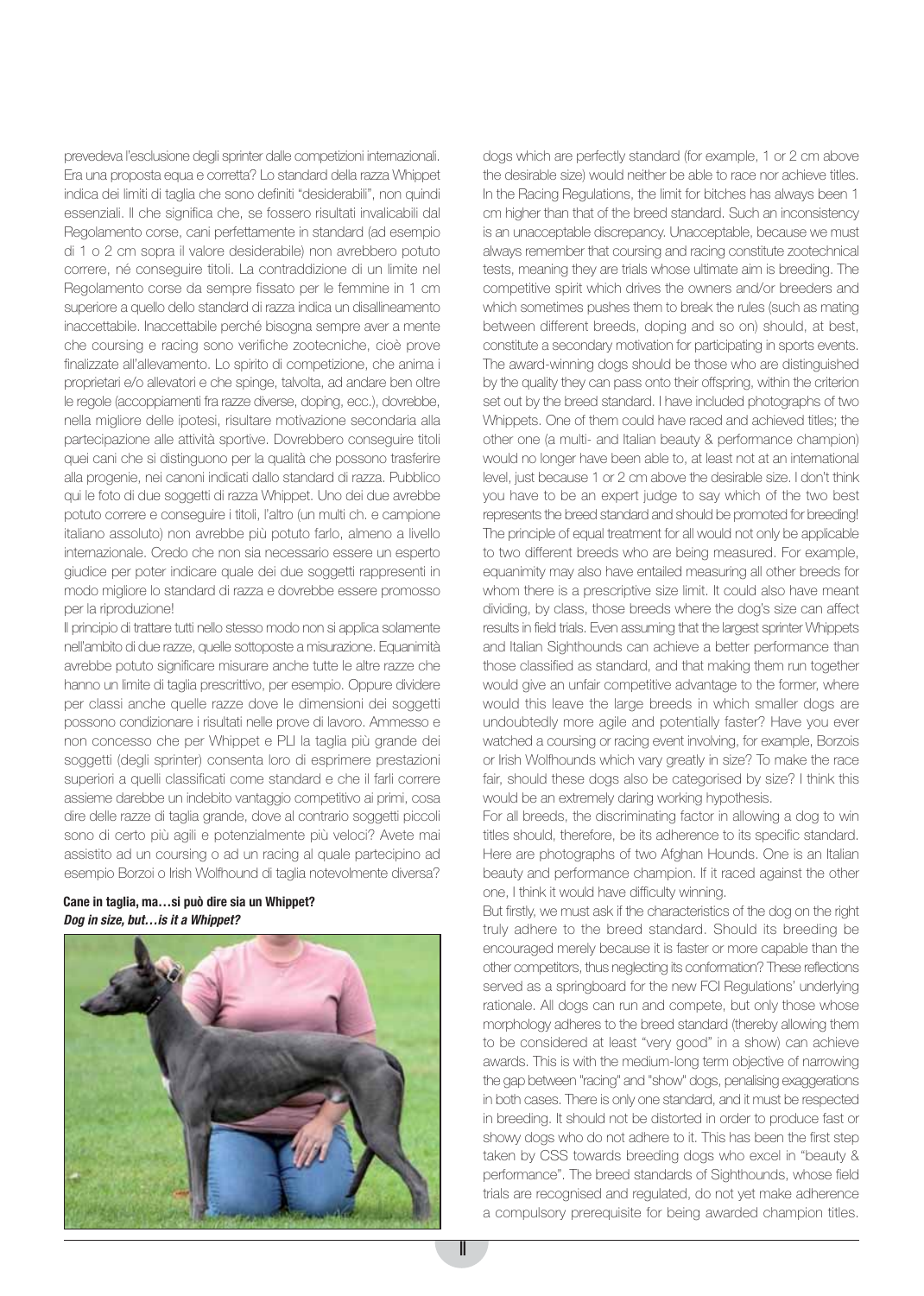



**Whippet che supera di 1 cm la taglia preferibile e che pertanto avrebbe dovuto essere escluso dai titoli di corse e coursing Whippet which exceeds by 1 cm the desirable size limit and therefore was supposed to be excluded by achiving titles.**

Per rendere la corsa equa si dovrebbero suddividere anche questi cani secondo taglia? Mi parrebbe un'ipotesi di lavoro decisamente ardita.

La discriminante per consentire ad un soggetto di conseguire i titoli, quindi, per tutte le razze dovrebbe essere la sua aderenza allo specifico standard. Pubblico qui le foto di due Levrieri Afgani. Uno è un campione italiano assoluto, se dovesse correre con l'altro credo difficilmente potrebbe prevalere.

Ma prima di tutto c'è da chiedersi se il cane di destra abbia veramente caratteristiche aderenti allo standard di razza. Bisognerà promuoverne l'allevamento solo perché è più veloce o più abile degli altri in competizione, trascurandone la conformazione? Partendo da queste riflessioni è nato il concetto sul quale si è basato il nuovo Regolamento FCI. Tutti i cani possono correre e competere, solo quelli la cui morfologia aderisce allo standard di razza, e gli consente quindi di conseguire almeno la qualifica di "molto buono" in esposizione, possono conseguire i titoli. Con l'obiettivo di mediolungo periodo di ridurre la forbice che caratterizza soggetti "da corsa" e "da esposizione", penalizzando in entrambi le tipologie l'estremizzazione. Lo standard è solo uno e va rispettato nell'allevamento, non va distorto per produrre cani veloci che non lo rispettino o cani spettacolari che non lo rispettino. Questo è il primo passo della CSS teso ad incentivare soggetti che eccellono in "beauty & perfomance". Gli standard delle razze levriere, che pur hanno riconosciute e regolamentate le loro prove di lavoro, non ne richiedono ad oggi l'obbligatorietà al fine del conseguimento dei titoli di campionato. La Russia peraltro lo ha previsto, nella recente revisione dello standard della razza Borzoi. È possibile quindi che in futuro anche per l'ottenimento di un titolo di bellezza sia necessaria una verifica del mantenimento delle capacità minime di lavoro della razza. Non è però questo un campo dove la CSS ha competenza. Inoltre, essendo gli standard detenuti dalle organizzazioni canine nazionali competenti, è difficile pensare ad un coordinamento in tal senso che riguardi tutte e 13 le razze levriere.

Un buon motivo per suddividere le corse delle razze piccole secondo taglia (o massa?) è di certo la tutela dell'incolumità dei soggetti in competizione. Questo è vero soprattutto in una disciplina come in racing, dove i body-check fra cani di dimensione molto diversa potrebbero causare danno al più esile. È opinione consolidata che il problema non si manifesti nel coursing. Lavorando con Russia, meanwhile, has done so in their recent review of the Borzoi breed standard. It is therefore possible that, in the future, the maintenance of the breed's minimum working abilities will need to be checked for a dog to achieve a beauty award. This is not, however, one of CSS's areas of responsibility. In addition, because the standards are owned by the competent national canine organisations, it is difficult to imagine such a coordination for all 13 Sighthound breeds.

Without a doubt, ensuring the safety of the competing dogs is a good reason for separating the small breed races by size (or perhaps mass). This is especially true in a discipline like racing, where body-checks between dogs varying greatly in size may impair the most slender. It is widely agreed that such an issue does not arise in coursing. With the aim of curbing the danger posed to racing dogs as much as possible, the CSS drafted new regulations which did away with several precedents previously in place for racing. As well as holding fast to the golden rule of not making dogs undertake a non-essential run, the new regulations set out criteria for the formation of the heats, encouraging distancing between dogs. Above all, there will be no more preliminary runs with six dogs starting, but instead three to five. A dog is assigned a heat according to the timings achieved in their previous trials, so that the fastest (or the slowest) dogs are not all in the same heat. Regardless of the timings and the preliminary racing classification, all dogs will have the opportunity to compete to win in the final race, and will in any case receive a placing in their relevant classification. The winner of the final run will also be decided based on the best timing, with the top-performing dogs being allowed to run in different rounds. The runs therefore will be less compact with sufficient space to have safe runs, following a method which will no doubt compromise the visual impressiveness of the race for the spectators, but which will guarantee greater safety for the dogs. In the case of multiple entries, dogs of the same breed can be separated into two classes: one which competes for FCI titles and one which does not, but instead competes in potential subclasses according to gender, weight and timings achieved. In the case, the organiser will have to give prior information about the criteria for the separation of the dogs.

Of course, the Rulebook itself provide a more cogent description of how international racing and coursing will be organised. The Italian translation of the new Rulebook, provided by members of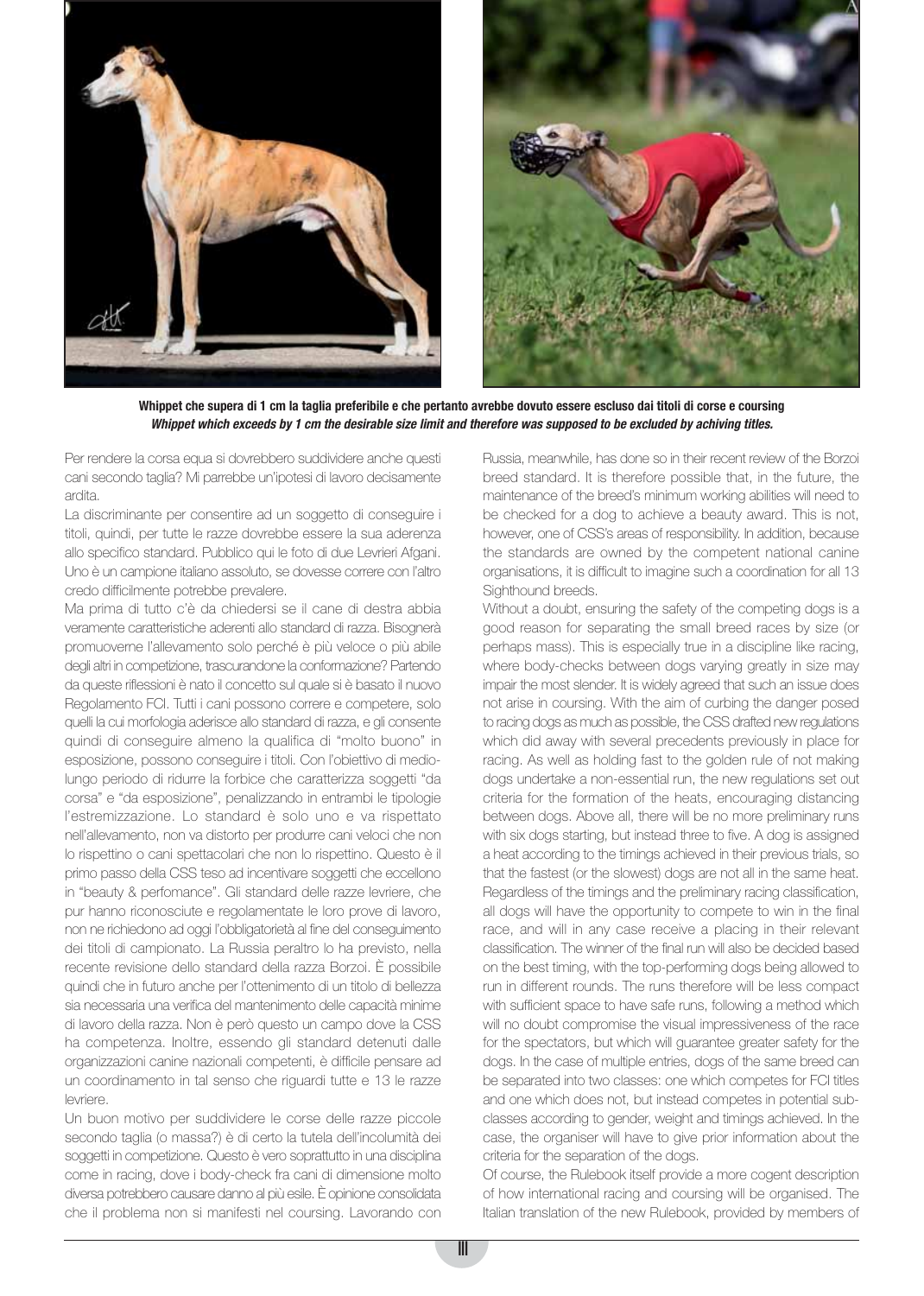l'obiettivo di limitare al massimo il pericolo per i cani in corsa, la CSS ha elaborato il nuovo Regolamento, che per il racing certamente abbandona molte delle logiche precedenti. Oltre al rispetto del dogma di evitare di far correre ai cani le manche non indispensabili, il nuovo regolamento prevede criteri di formazione delle batterie che favoriscano il distanziamento fra i cani. Anzitutto non vi saranno più corse preliminari con 6 cani alla partenza, ma da 3 a 5. L'assegnazione di un soggetto ad una batteria viene effettuato secondo i tempi conseguiti nelle sue ultime prove, facendo sì che i cani più veloci non siano tutti nella medesima batteria, così come i più lenti. Indipendentemente dal tempo e dalla classifica corsa preliminare, tutti i cani avranno la possibilità di giocarsi la vittoria nella corsa di finale e tutti otterranno comunque un piazzamento nella relativa classifica. Anche il vincitore della corsa di finale sarà decretato secondo il miglior cronometraggio, con i cani più performanti che potrebbero correre in manche diverse. Le corse dovrebbero risultare così più sgranate, secondo un metodo che farà perdere di certo spettacolarità per il pubblico, ma garantirà un maggior livello di sicurezza per i cani. Nel caso di partecipazioni numerose, i soggetti di una razza possono essere suddivisi in due classi, una che compete per i titoli FCI e l'altra no, quindi in eventuali sub-classi, secondo il genere, secondo il peso, secondo i tempi realizzati. L'organizzatore dovrà eventualmente dare preventiva informazione del criterio di suddivisione dei cani.

Ovviamente il Regolamento descrive in modo più articolato le modalità di organizzazione dei racing e dei coursing internazionali. La traduzione in lingua italiana del nuovo Regolamento, a cura dei componenti del Comitato Levrieri ENCI, è disponibile al link <http://www.clublevriero.org/it/partecipare-alle-manifestazioni/leprove-di-lavoro#i-regolamenti>, non vi è la presunzione di aver spiegato in queste poche righe dei cambiamenti così rilevanti. La bozza finale del Regolamento, poi approvata all'unanimità dal Consiglio FCI, era stata approvata con maggioranza molto ampia in ambito CSS. Questo non ha evitato il sorgere di contestazioni da parte di circoli sportivi di alcune delle nazioni che si erano dichiarate contrarie, con minacce di boicottaggio, tanto che 2 nazioni (per fortuna solo 2) non hanno messo a calendario per l'anno 2022 alcuna manifestazione con CACIL in palio. Le resistenze più aspre arrivano soprattutto dal mondo del racing. Qualcuno ipotizza la tentazione dei contestatori di svolgere in futuro l'attività sportiva al di fuori dell'ambito FCI, come accadeva decenni fa. Personalmente sono convinto che questo ritorno al passato rappresenterebbe un grosso azzardo. In molte nazioni le organizzazioni per la protezione degli animali pongono estrema attenzione a questa disciplina sportiva per i levrieri, ricordando i tempi in cui i cani venivano sfruttati nelle competizioni a scommessa, ed aspettano solo il primo passo falso per proporne il bando. Solo se possiamo dimostrare che il racing è "un test funzionale per i levrieri per preservare i naturali istinti di cacciatore di un levriero" e che "questa attività serve per offrire al cane l'opportunità di esercitare la sua passione per la corsa ed è di ausilio ai cani per il loro equilibrio fisico e mentale", come scritto nel Regolamento FCI, questo sport avrà la possibilità di essere esercitato. E questo può accadere solo sotto l'ombrello delle organizzazioni canine nazionali e dell'FCI.

A tal proposito, considerato il fatto che ad oggi non sono più attive

the ENCI Sighthound Committee, is available at <http://www.clublevriero.org/it/partecipare-alle-manifestazioni/leprove-di-lavoro%23i-regolamenti>. In such a short article I am not able to provide a thorough explanation of such significant changes. The final draft of the Rulebook was approved by a large majority of the CSS, before being unanimously approved by the FCI General Committee. This has not prevented objections from some sports clubs in other countries. These have declared their opposition and threatened boycotts, so much so that two countries (and fortunately no more) have not added to their 2022 schedule any events where CACIL may be awarded. The loudest objections have come primarily from the racing world. There has been some speculation that protesters might decide to carry out their sports events outside of FCI's remit in the future, as was the case decades ago. My personal opinion is that such a step back would be a huge gamble. In several countries, animal protection organisations pay a great deal of attention to this Sighthound sport, recalling the days when dogs were exploited for betting purposes, and are on the lookout for one wrong move to propose its banning. It is only if we can demonstrate that racing "is a functional test for Sighthounds to preserve the natural hunting instincts of a Sighthound" and that "this activity serves to give the dog the opportunity to live out his passion for running and helps the dog to a physical and mental balance", as the FCI Rulebook states, that we will be able to practise this sport. This can only happen under the umbrella of national canine organisations and the FCI.

With this in mind, and considering the fact that there are no longer any working Sighthound tracks left in Italy, ENCI has decided to support this sport by building a new track in the Municipality of Maserada sul Piave, in the Province of Treviso. An agreement for building on the area has already been signed with the local government. The project has been drawn up and is currently being assessed by the competent authorities. It will be a category A

**Cane che potrebbe aver accesso ai titoli, ma…..sarà un Afgano? Dog Which might achieve titles, but…is it a Afghan Hound?**